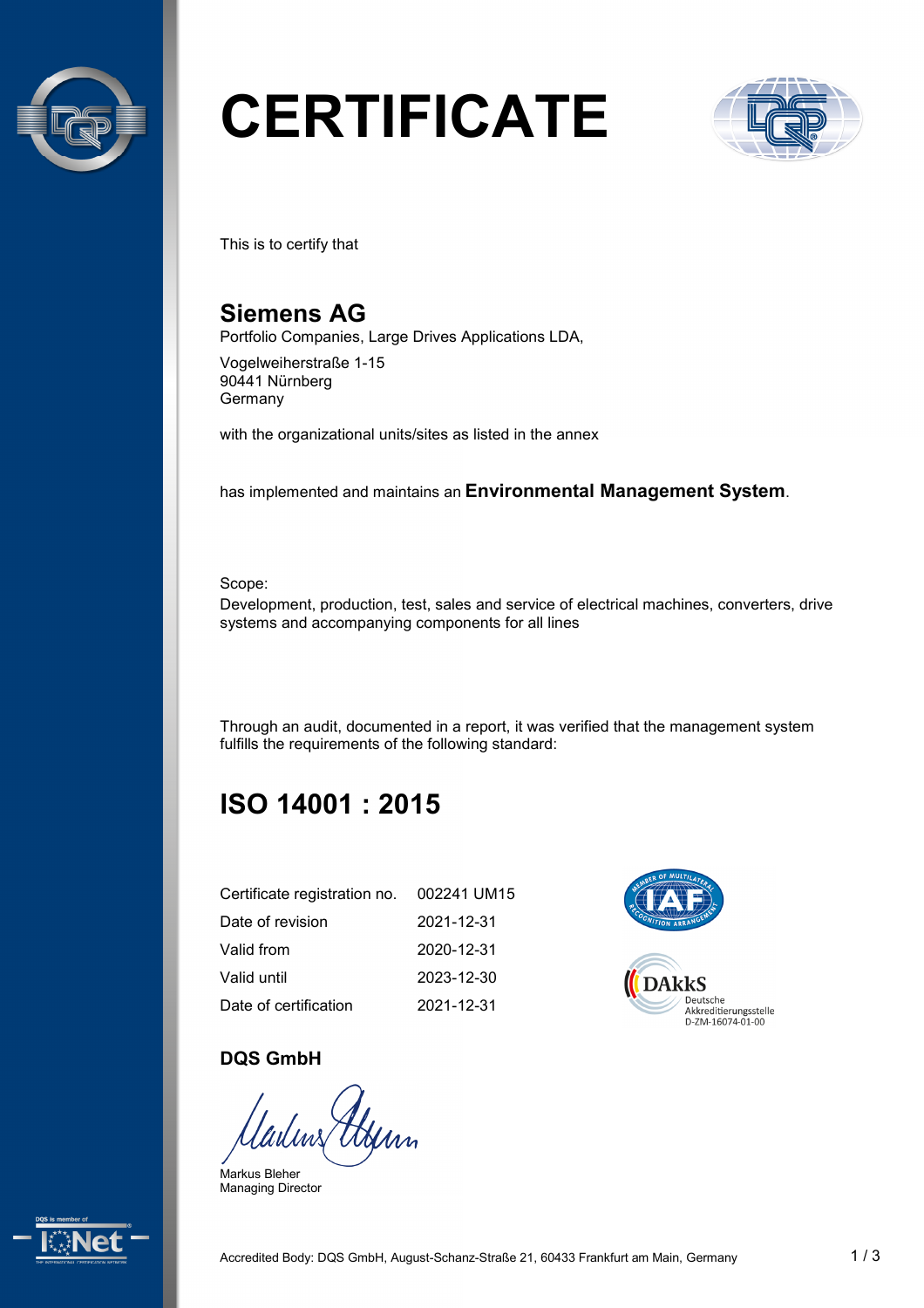

#### **Annex to certificate Registration No. 002241 UM15**

### **Siemens AG**

Portfolio Companies, Large Drives Applications LDA,

Vogelweiherstraße 1-15 90441 Nürnberg **Germany** 

#### **Location Scope**

**066408 Siemens AG LDA SO MN, OEC, P SYS, PLM A&T Werner von Siemens Str. 60 91052 Erlangen Germany**

Sales&Marketing, CRM, engineering, system installation and maintenance, solutions and turnkey projects for Cement, Mining and process industries, Erection and Commissioning, Operation and Engineering Center, Business Excellence, Controlling, Quality management, Supply Chain, EHS-Management, Operative Procurement and Logistics, Applications and **Technology** 

**352323 Siemens AG Vogelweiherstraße 1-15 90441 Nürnberg Germany**

Headquarters of Large Drives Applications LDA with development; sales and service of electrical machines; converters; drive systems and associated components for industrial applications and for the wind industry

**057790 Siemens Electric Machines s.r.o. LDA OPS DSV Drásov 126 66424 Drásov Czech Republic**

Development; production; test; sales and service of electrical machines and components

**060259 Siemens AG LDA DW Nonnendammallee 72 13629 Berlin Germany**

Development; production; testing and service of customized electrical machines and related components



This annex (edition: 2021-12-31) is only valid in connection with the above-mentioned certificate. 2 / 3